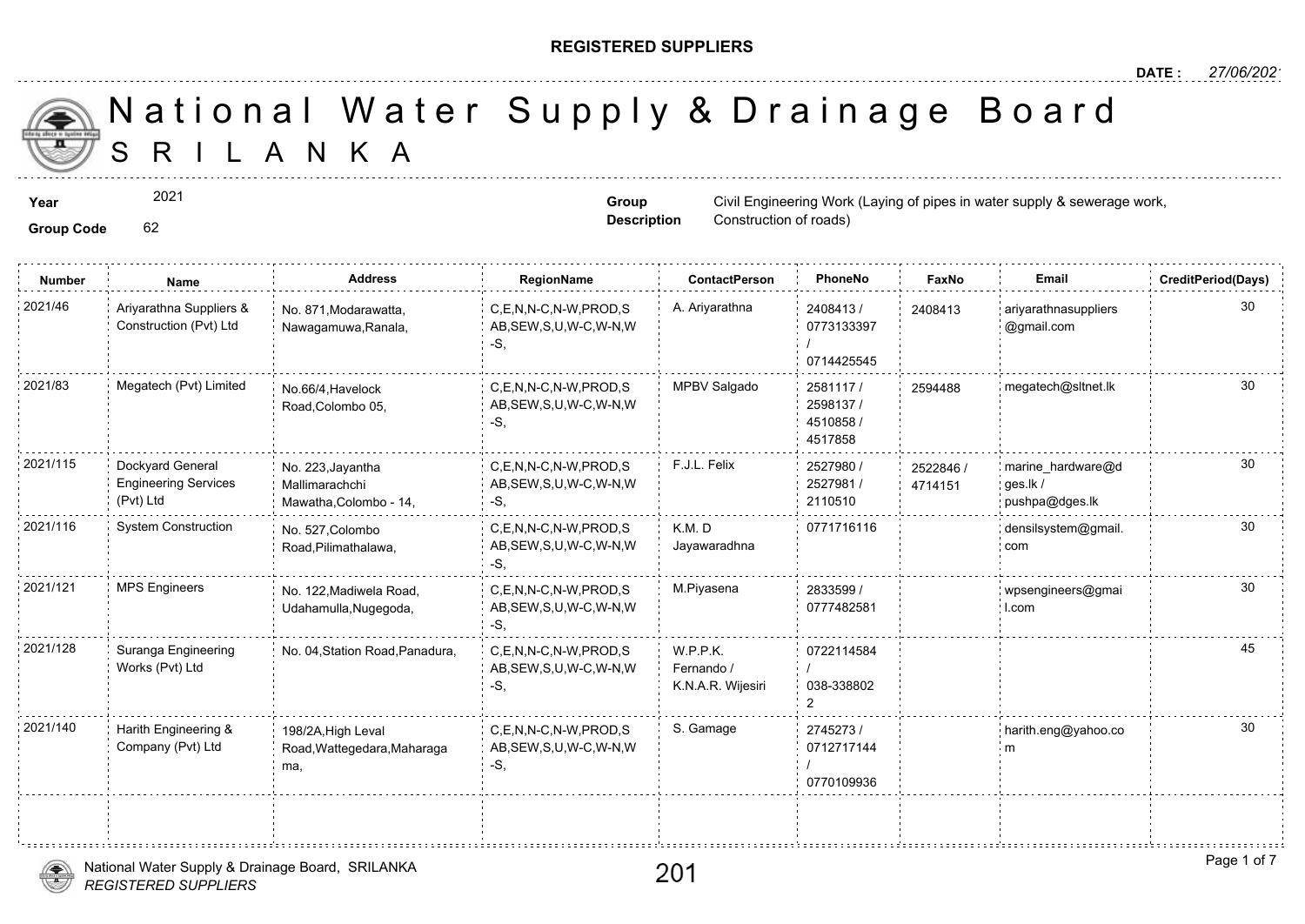

2021

**Group Code** 62

**Group Description**

**Year** Civil Engineering Work (Laying of pipes in the supply of pipes in the supply of pipes in the set of proplem of pipes in the set of the set of the set of the set of the set of the set of the set of the set of the set Construction of roads)

| <b>Group Code</b> |  |
|-------------------|--|

| <b>Number</b> | Name                                            | <b>Address</b>                                                     | RegionName                                                   | <b>ContactPerson</b>      | PhoneNo                                          | Faxl   |
|---------------|-------------------------------------------------|--------------------------------------------------------------------|--------------------------------------------------------------|---------------------------|--------------------------------------------------|--------|
| 2021/170      | Life Line Enterprises                           | No. R12, Uhanapara, Ampara,                                        | C,E,N,N-C,N-W,PROD,S<br>AB, SEW, S, U, W-C, W-N, W<br>$-S$ . | Kumarasinghe              | 0632222291<br>0771325100<br>0711662200           |        |
| 2021/184      | Savinda Enterprises<br>(Pvt) Ltd.               | No. 176/F, Saranatissa<br>Mw, Kahathuduwa, Polgasowita             | C.E.N.N-C.N-W.PROD.S<br>AB, SEW, S, U, W-C, W-N, W<br>-S,    | P L Uduwana               | 2705733                                          | 270573 |
| 2021/210      | J W C Construction and<br>Engineering (Pvt) Ltd | No. 16, Modarawatta,<br>Angulana, Moratuwa,                        | C,E,N,N-C,N-W,PROD,S<br>AB, SEW, S, U, W-C, W-N, W<br>-S.    | P.S. Arapola              | 0773528188<br>0773322008<br>2648982 /<br>3833790 | 262351 |
| 2021/213      | P & N Engineering                               | 137/1, Madabawita, Danowita,                                       | C,E,N,N-C,N-W,PROD,S<br>AB, SEW, S, U, W-C, W-N, W<br>$-S$ . | W.V.D. Nirmal<br>Fernando | 0716323343                                       |        |
| 2021/215      | <b>Themahan Construction</b>                    | No. 98A, Kotuwegedara, Matale,                                     | C,E,N,N-C,N-W,PROD,S<br>AB, SEW, S, U, W-C, W-N, W<br>-S,    | Udaya Kumara              | 0712828784<br>0718050105<br>0662232314           |        |
| 2021/219      | Samarakoon & Brothers                           | No. 22/1/1/1, Galagadara<br>Mawatha, Katugastota,                  | C,E,N,N-C,N-W,PROD,S<br>AB, SEW, S, U, W-C, W-N, W<br>-S.    | S.B. Smarakoon            | 0710523364<br>0718247401                         |        |
| 2021/241      | <b>Bin Mohamed</b><br>Constructions             | 542, Bazaar, 4th<br>Lane, Sammanthurai,                            | C,E,N,N-C,N-W,PROD,S<br>AB, SEW, S, U, W-C, W-N, W<br>-S.    | M.T.U. Milhan             | 0779719825                                       |        |
| 2021/242      | <b>Chamila Constructions</b>                    | No. 31/42, Skandadevala<br>Mawatha, Obesekarapura, Raja<br>giriya, | C,E,N,N-C,N-W,PROD,S<br>AB, SEW, S, U, W-C, W-N, W<br>-S,    |                           | 0715129045                                       |        |
|               |                                                 |                                                                    |                                                              |                           |                                                  |        |

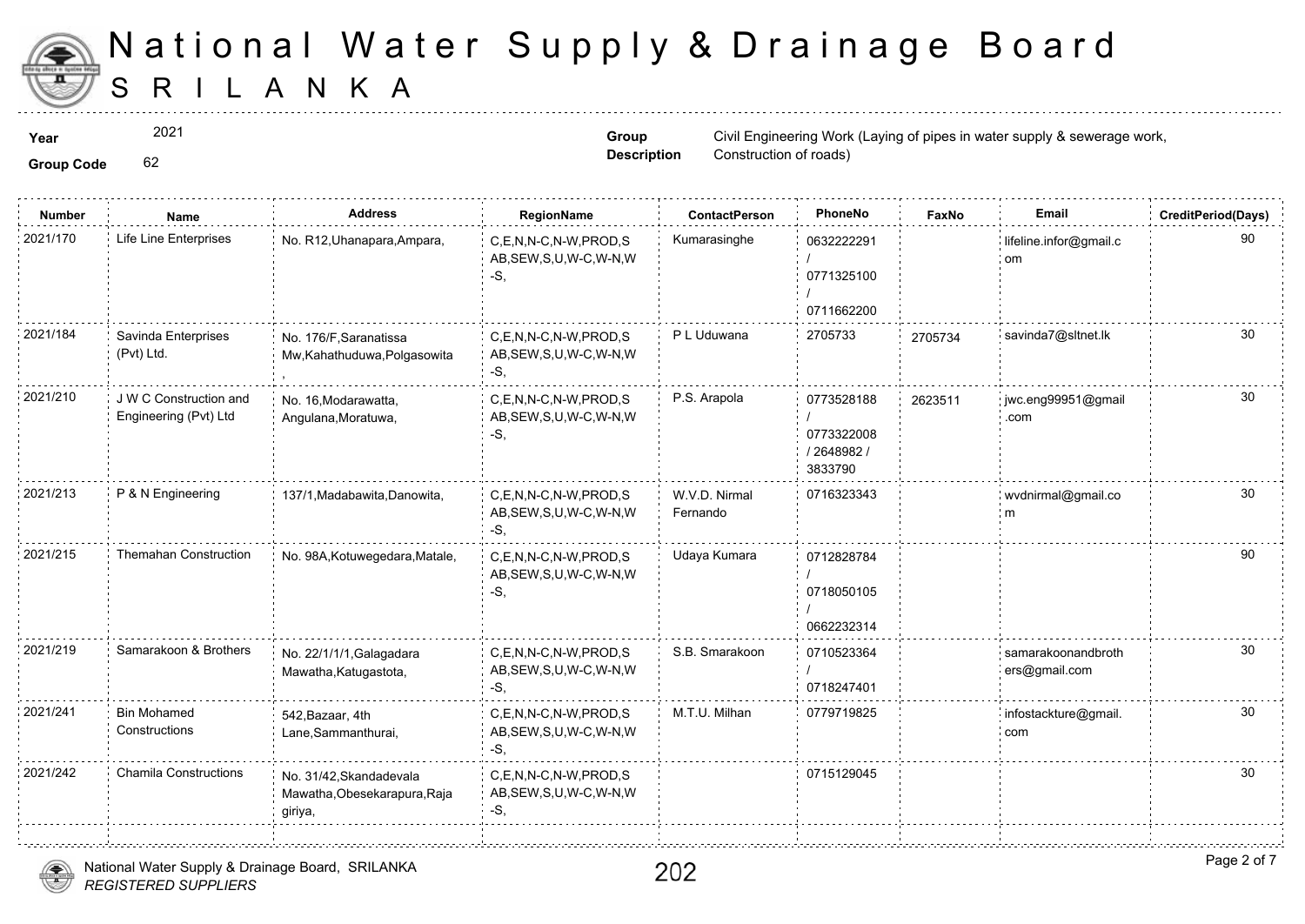

2021

**Group Description**

**Year** Civil Engineering Work (Laying of pipes in the supply of pipes in the supply of pipes in the set of proplem of pipes in the set of the set of the set of the set of the set of the set of the set of the set of the set Construction of roads)

**Group Code** 62

| <b>Number</b> | Name                                          | <b>Address</b>                                                    | RegionName                                                  | <b>ContactPerson</b>            | PhoneNo                 | Faxl   |
|---------------|-----------------------------------------------|-------------------------------------------------------------------|-------------------------------------------------------------|---------------------------------|-------------------------|--------|
| 2021/245      | Chanaka Constructions                         | No. 59/8, Dharmashala<br>Mawatha,<br>Obesekarapura, Rajagiriya,   | C,E,N,N-C,N-W,PROD,S<br>AB, SEW, S, U, W-C, W-N, W<br>-S.   |                                 | 0712440907              |        |
| 2021/276      | Axil Engineering (Pvt)<br>Ltd                 | 77-B, Samagi Mawatha,<br>Maharagama Road,<br>Mampe, Piliyandala,  | C.E.N.N-C.N-W.PROD.S<br>AB, SEW, S, U, W-C, W-N, W<br>-S.   | Chathura Perera                 | 0761369960<br>/2618687  |        |
| 2021/277      | <b>Canmart Engineers</b><br>(Pvt) Ltd         | No. 252/2, Sobitharama Road,<br>Nagoda, Kalutara,                 | C,E,N,N-C,N-W,PROD,S<br>AB, SEW, S, U, W-C, W-N, W<br>-S.   |                                 | 0719618171              |        |
| 2021/278      | Chamara Engineering<br>(Pvt) Ltd              | 315/A, Awissawella<br>Road, Wellampitiya,                         | C.E.N.N-C.N-W.PROD.S<br>AB, SEW, S, U, W-C, W-N, W<br>-S.   | Prabath<br>Wijayawardana        | 2534933 /<br>0718879650 | 071937 |
| 2021/326      | <b>Micro Engineering</b>                      | No. 71, Deen Road, Kattankudy<br>$-06,$                           | C.E.N.N-C.N-W.PROD.S<br>AB, SEW, S, U, W-C, W-N, W<br>$-S,$ | <b>NM Thasneem</b>              | 0772258680              |        |
| 2021/327      | A K K Engineers (Pvt)<br>Ltd.                 | No. 145/1, High Level<br>Road, Pannipitiya,                       | C,E,N,N-C,N-W,PROD,S<br>AB, SEW, S, U, W-C, W-N, W<br>-S.   | Chinthana<br>Rajapaksha         | 2847770                 | 430565 |
| 2021/340      | Advantis Projects &<br>Engineering (Pvt) Ltd. | No. 400, Deans Road, Colombo<br>10,                               | C,E,N,N-C,N-W,PROD,S<br>AB, SEW, S, U, W-C, W-N, W<br>-S.   | Dhanusha<br>Bokumburegedar<br>a | 2572020 /<br>0773033031 | 257206 |
| 2021/351      | <b>Akus Enterprises</b>                       | No. 326/26, Vijayaba<br>Pedasa, Ihalakaragahamuna, K<br>adawatha, | C,E,N,N-C,N-W,PROD,S<br>AB, SEW, S, U, W-C, W-N, W<br>-S.   | Anura / Shakya<br>Ranasinghe    | 2975923 /<br>0718152318 |        |
| 2021/355      | <b>H&amp;V Enterprises</b>                    | No. 28, Wela<br>Road, Pathiragoda, Maharagam<br>а,                | C.E.N.N-C.N-W.PROD.S<br>AB, SEW, S, U, W-C, W-N, W<br>$-S,$ | JP Bomulla                      | 2746522 /<br>0778205340 | 274655 |
|               |                                               |                                                                   |                                                             |                                 |                         |        |

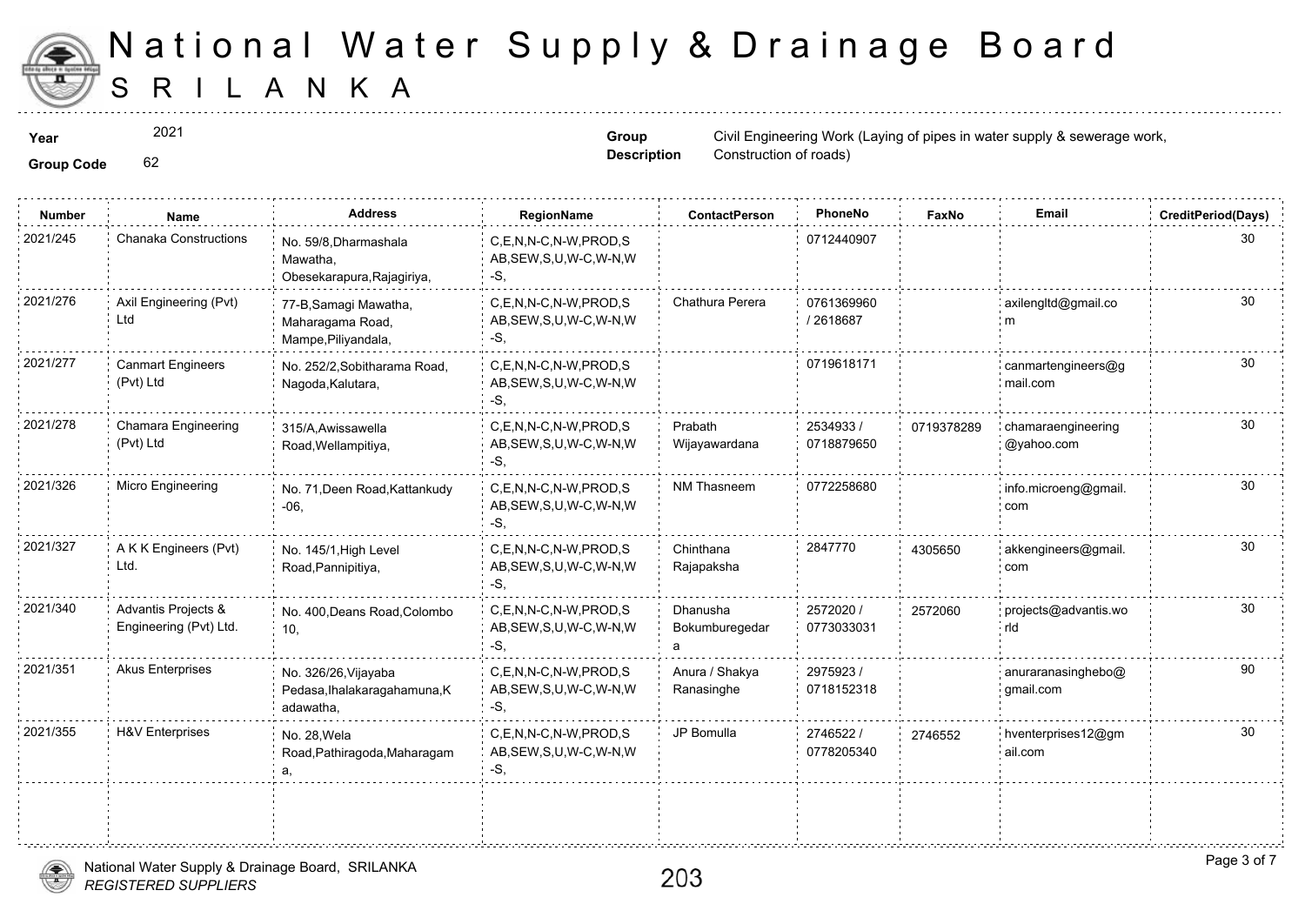

2021

**Group Code** 62

**Group Description**

**Year** Civil Engineering Work (Laying of pipes in the supply of pipes in the supply of pipes in the set of proplem of pipes in the set of the set of the set of the set of the set of the set of the set of the set of the set Construction of roads)

| <b>Group Code</b> |  |
|-------------------|--|

| <b>Number</b> | Name                                                   | <b>Address</b>                                                   | RegionName                                                   | <b>ContactPerson</b> | PhoneNo                                | Faxl   |
|---------------|--------------------------------------------------------|------------------------------------------------------------------|--------------------------------------------------------------|----------------------|----------------------------------------|--------|
| 2021/366      | <b>Ekamuthu Construction</b><br>& Engineers (Pvt) Ltd. | No.<br>188/115B, Moonamalewathta, H<br>omagama,                  | C,E,N,N-C,N-W,PROD,S<br>AB, SEW, S, U, W-C, W-N, W<br>$-S.$  | S Ramjith /<br>Hansa | 2753277 /<br>0710480019<br>0777250519  | 275327 |
| 2021/418      | WECO Holdings (Pvt)<br>Ltd.                            | No.1/70, Rathnapura<br>Road, Boralugoda,<br>Poruwadanda, Horana, | C,E,N,N-C,N-W,PROD,S<br>AB, SEW, S, U, W-C, W-N, W<br>$-S$ . | Ruwin<br>Weerakkody  | 0342255677<br>0342255068<br>0774500507 |        |
| 2021/429      | Gamini Builders                                        | No. 301, Mihindu<br>Mawatha, Makol North, Makola,                | C,E,N,N-C,N-W,PROD,S<br>AB, SEW, S, U, W-C, W-N, W<br>-S.    | Gamini               | 0702788731                             |        |
| 2021/431      | Welko (Pvt) Ltd.                                       | No. 35/9, Galle Road, Dehiwala,                                  | C.E.N.N-C.N-W.PROD.S<br>AB, SEW, S, U, W-C, W-N, W<br>-S.    | Welikala             | 2727393/<br>0777480300                 | 271697 |
| 2021/442      | <b>Tech Way Engineering</b><br>(Pvt) Ltd.              | No. 335, Mihintala<br>Road, Anuradhapura,                        | C.E.N.N-C.N-W.PROD.S<br>AB, SEW, S, U, W-C, W-N, W<br>-S,    | <b>B</b> Sirisena    | 0252227016                             | 025223 |
| 2021/446      | <b>Landmarks Builders</b>                              | 267/D8, Karathota, Kaduwela,                                     | C,E,N,N-C,N-W,PROD,S<br>AB, SEW, S, U, W-C, W-N, W<br>-S,    | DSK Wijesundara      | 0703419341<br>0772452678               |        |
| 2021/450      | <b>British Construction</b>                            | No.38, St. Anthony<br>Mawatha, Rilawulla, Kandana,               | C.E.N.N-C.N-W.PROD.S<br>AB, SEW, S, U, W-C, W-N, W<br>$-S$ . | Sharon Lantan        | 2231993/<br>071224561                  |        |
| 2021/452      | V.M. Construction                                      | No. 164/28, Stanley<br>Thilakarathna<br>Mawatha, Nugegoda,       | C,E,N,N-C,N-W,PROD,S<br>AB, SEW, S, U, W-C, W-N, W<br>-S.    | PV Micheal           | 0714225286                             |        |
| 2021/455      | Ruwan Trade Center                                     | No. 07, Mada<br>Mawatha, Siddemulla, Piliyanda<br>la.            | C,E,N,N-C,N-W,PROD,S<br>AB, SEW, S, U, W-C, W-N, W<br>-S,    | <b>HRP Peiris</b>    | 2700416 /<br>2701357/<br>2701463       | 270181 |
|               |                                                        |                                                                  |                                                              |                      |                                        |        |



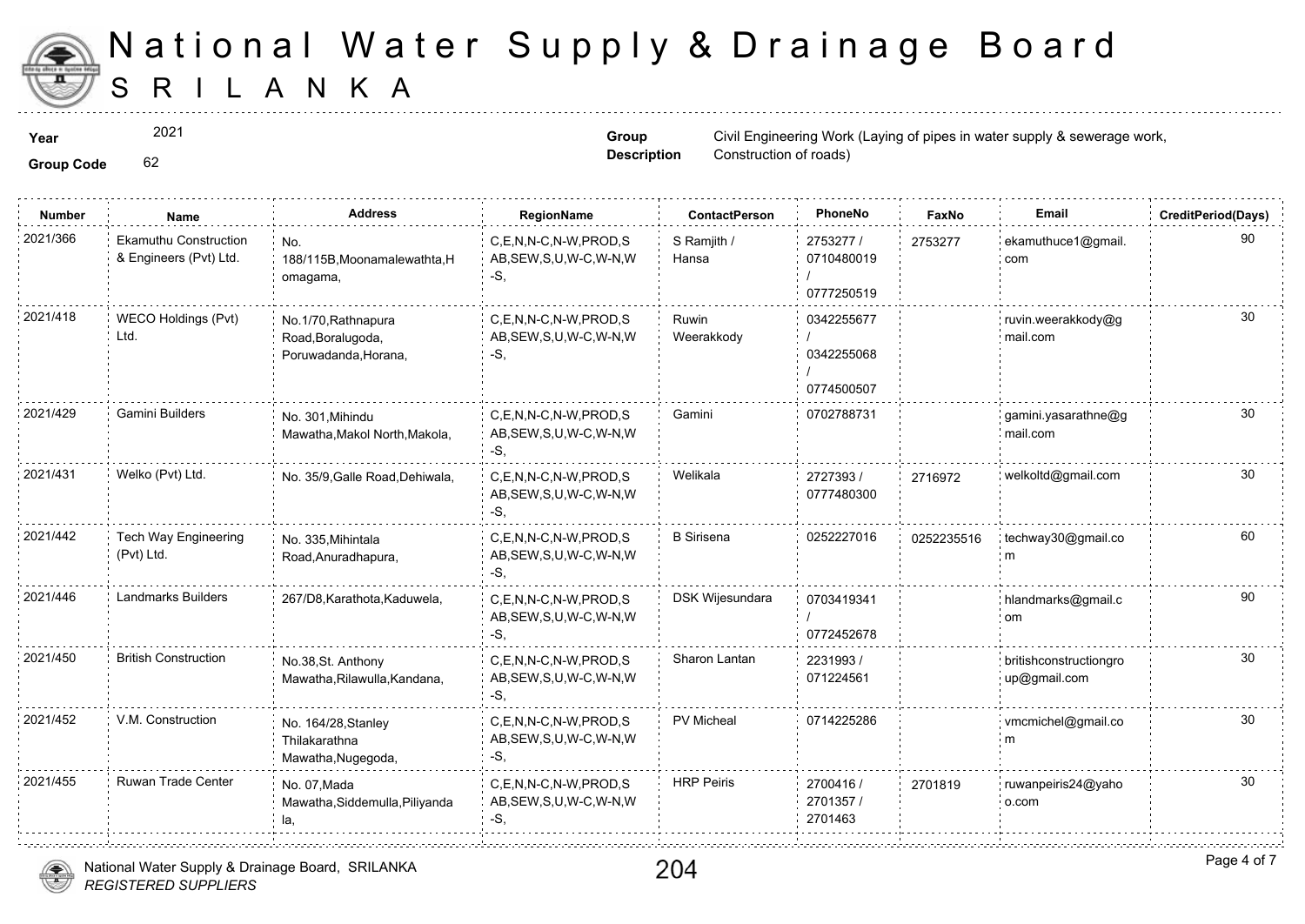

**Group Code** 62 2021

**Group Description**

**Year** Civil Engineering Work (Laying of pipes in the supply of pipes in the supply of pipes in the set of proplem of pipes in the set of the set of the set of the set of the set of the set of the set of the set of the set Construction of roads)

| <b>Group Code</b> |
|-------------------|
|                   |

| <b>Number</b> | Name                                     | <b>Address</b>                                                 | RegionName                                                   | <b>ContactPerson</b>      | PhoneNo                                | Faxl   |
|---------------|------------------------------------------|----------------------------------------------------------------|--------------------------------------------------------------|---------------------------|----------------------------------------|--------|
| 2021/468      | <b>Thisara Construction</b>              | 14/1, Ebert<br>Lane, Kaldemulla, Moratuwa,                     | C,E,N,N-C,N-W,PROD,S<br>AB, SEW, S, U, W-C, W-N, W<br>$-S$ . | Thomsan Wijesiri<br>Silva | 2635198                                |        |
| 2021/469      | SAW Engineering (Pvt)<br>Ltd.            | No. 52, Makola<br>North, Makola, Kiribathgoda,                 | C.E.N.N-C.N-W.PROD.S<br>AB, SEW, S, U, W-C, W-N, W<br>-S.    | Anupama<br>Abeyrathna     | 2908366 /<br>2987542 /<br>0722333033   | 290837 |
| 2021/475      | Indrajith Construction                   | No.<br>218, Gangeyaya, Embilipitiya,                           | C,E,N,N-C,N-W,PROD,S<br>AB, SEW, S, U, W-C, W-N, W<br>-S.    |                           | 0705073507                             |        |
| 2021/486      | St. Theresa Industries<br>(Pvt) Ltd.     | No. 399, Gunasekara<br>Mawatha, Heiyanthuduwa,                 | C.E.N.N-C.N-W.PROD.S<br>AB, SEW, S, U, W-C, W-N, W<br>$-S,$  | Erandika<br>Subashani     | 4651777                                | 489781 |
| 2021/506      | Jayasinghe Contractors                   | Chilaw<br>Road, Girathalana, Hettipola,                        | C,E,N,N-C,N-W,PROD,S<br>AB, SEW, S, U, W-C, W-N, W<br>-S,    | CBH Jayasinghe            | 0372291650                             | 037229 |
| 2021/509      | G.K.U.C Construction<br>(Pvt) Ltd.       | A-1, Industrial<br>Park, Awissawella<br>Road, Galigamuwa Town, | C.E.N.N-C.N-W.PROD.S<br>AB, SEW, S, U, W-C, W-N, W<br>$-S$ . | DHJ Dunumala              | 0765839000<br>0765849000<br>0768172312 |        |
| 2021/514      | <b>Wonmac Construction</b><br>(Pvt) Ltd. | 394/1, Megoda Kolonnawa<br>Road, Gothatuwa,                    | C,E,N,N-C,N-W,PROD,S<br>AB, SEW, S, U, W-C, W-N, W<br>-S.    | <b>KSH Perera</b>         | 2091526 /<br>0704199938<br>0706001111  |        |
| 2021/515      | Node Engineering<br>Consortium           | 100/1/3, Sagarika<br>Building, Lower Street, Badulla,          | C,E,N,N-C,N-W,PROD,S<br>AB, SEW, S, U, W-C, W-N, W<br>-S,    | <b>Faliq Cader</b>        | 0552223422                             | 055222 |
| 2021/536      | R S T Construction                       | No. 22, Nagahathenna<br>Road, Meepitiya, Kegalle,              | C,E,N,N-C,N-W,PROD,S<br>AB, SEW, S, U, W-C, W-N, W<br>-S.    | Manager                   | 0714407874<br>0759707874               |        |
|               |                                          |                                                                |                                                              |                           |                                        |        |



aanahannan manaanan man

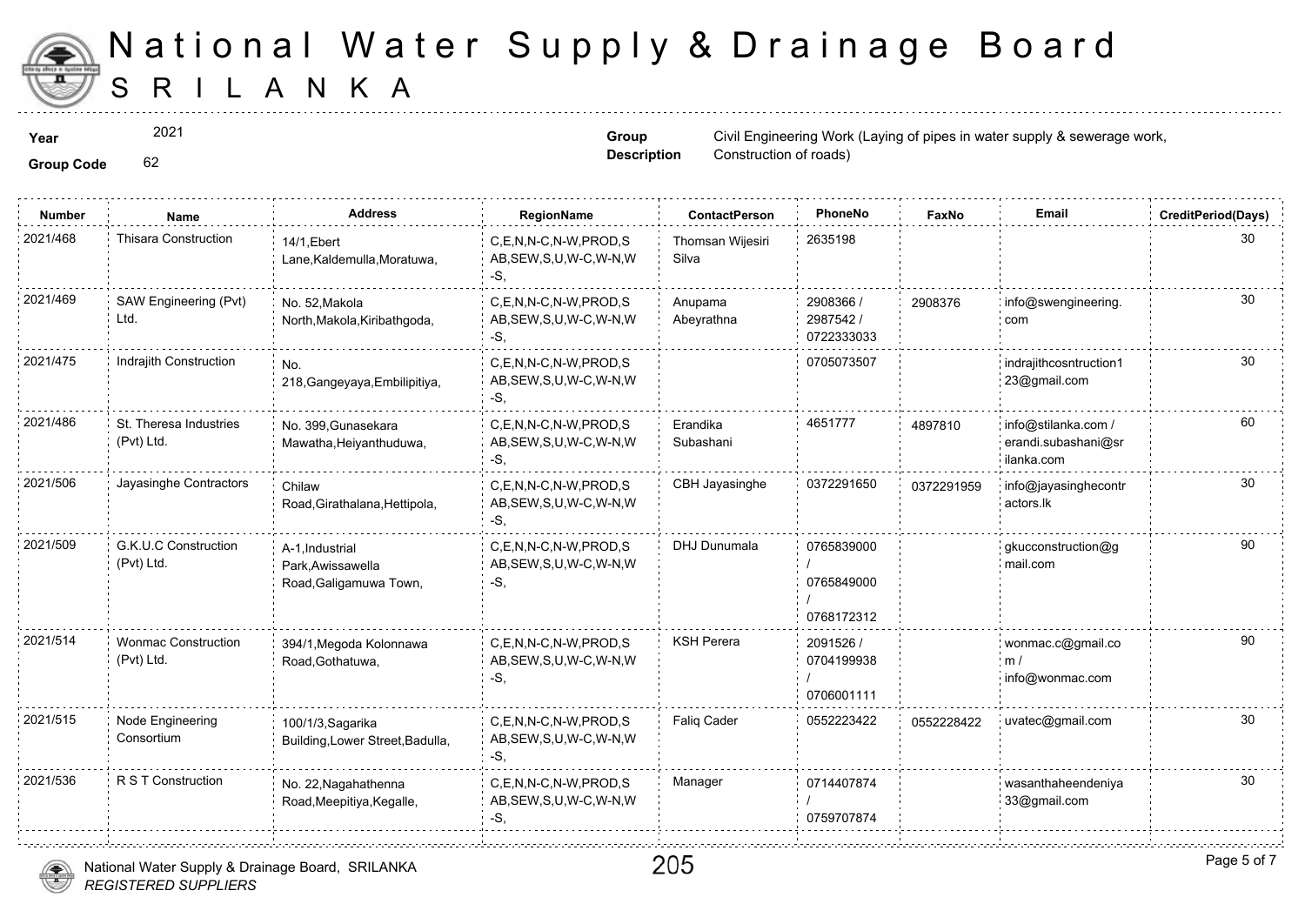

2021

**Group Description**

**Year** Civil Engineering Work (Laying of pipes in the supply of pipes in the supply of pipes in the set of proplem of pipes in the set of the set of the set of the set of the set of the set of the set of the set of the set Construction of roads)

**Group Code** 62

| <b>Number</b> | <b>Name</b>                                         | <b>Address</b>                                                 | RegionName                                                   | <b>ContactPerson</b>             | PhoneNo                                              | Faxl   |
|---------------|-----------------------------------------------------|----------------------------------------------------------------|--------------------------------------------------------------|----------------------------------|------------------------------------------------------|--------|
| 2021/548      | <b>Millennium Solution</b>                          | No. 49, Kandy<br>Road, Peliyagoda,                             | C,E,N,N-C,N-W,PROD,S<br>AB, SEW, S, U, W-C, W-N, W<br>-S.    | Subash<br>Madumadawa             | 0766327580<br>0117090701                             |        |
| 2021/549      | Gamage Electrical &<br>Construction                 | No. 797/2, Kawanthissa<br>Mawatha, Waragoda<br>Road, Kelaniya, | C,E,N,N-C,N-W,PROD,S<br>AB, SEW, S, U, W-C, W-N, W<br>-S.    | <b>GNK Perera</b>                | 0723234091<br>0713578173                             |        |
| 2021/565      | Tritech Marketing Int.<br>(Pvt) Ltd.                | No. 87, Makola South, Makola,                                  | C.E.N.N-C.N-W.PROD.S<br>AB, SEW, S, U, W-C, W-N, W<br>$-S$ , | <b>LRA Srilal</b><br>Midellawala | 4384015/<br>0770109801<br>0777761819                 |        |
| 2021/566      | Civil Engineering<br>Construction and<br>Laboratory | 54, Pasyala Road, Haggallam<br>Ellakkala, Via Nittambuwa,      | C.E.N.N-C.N-W.PROD.S<br>AB, SEW, S, U, W-C, W-N, W<br>-S.    | Sisira<br>Hewagamage             | 0332286289<br>0711062630<br>0778420172<br>0716906524 | 033228 |
| 2021/572      | Zhengan Industrial (Pvt)<br>Ltd.                    | No. 10, Perera<br>Mawatha, Kohuwala,                           | C.E.N.N-C.N-W.PROD.S<br>AB, SEW, S, U, W-C, W-N, W<br>$-S$ . | Damith<br>Karunathilake          | 2811178                                              | 496850 |
| 2021/584      | <b>Bolinger Construction</b><br>(Pvt) Ltd.          | No. 301/6/C, Awissawella<br>Road, Wellampitiya,                | C,E,N,N-C,N-W,PROD,S<br>AB, SEW, S, U, W-C, W-N, W<br>-S.    | Prabath<br>Wijewardana           | 2534933/<br>0718879650                               | 071937 |
| 2021/590      | Eco Engineers                                       | No. 176/1, St. Josepth<br>Street, Negombo,                     | C,E,N,N-C,N-W,PROD,S<br>AB, SEW, S, U, W-C, W-N, W<br>-S.    | Athula<br>Jayamanne              | 0312225515/<br>0714778868                            |        |
| 2021/591      | <b>Asiri Construction</b>                           | No. 315/1, Wekada<br>Road, Habarakada, Homagama                | C,E,N,N-C,N-W,PROD,S<br>AB, SEW, S, U, W-C, W-N, W<br>-S,    | AU Malavige                      | 0770336354                                           | 289524 |
|               |                                                     |                                                                |                                                              |                                  |                                                      |        |

,,,,,,,,,,,,,,,,,,,,,,,,,,,,,,,,,,,,,